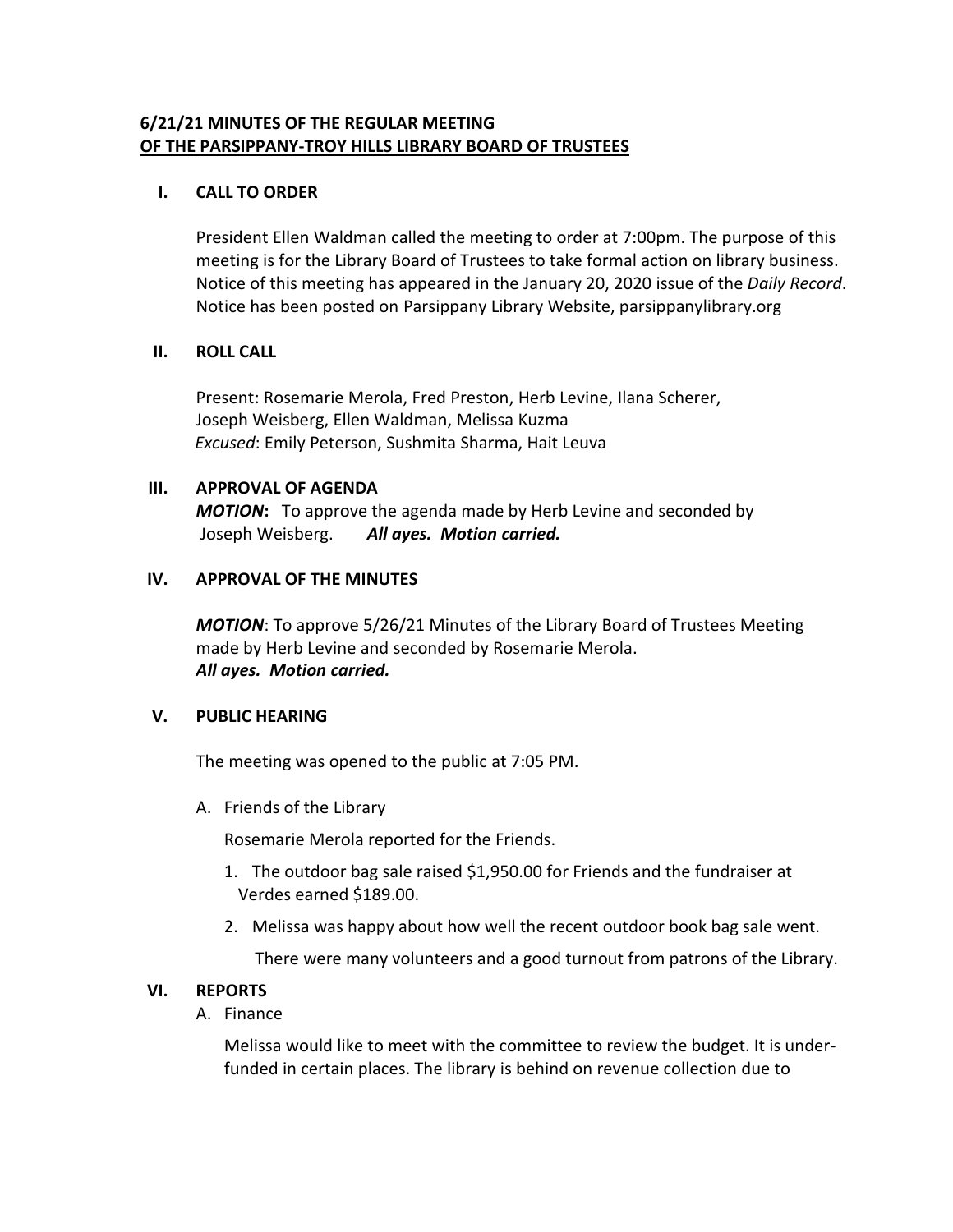COVID. Revenue from the soda machine was discussed and the vending machines need to be refilled.

B. Buildings and Grounds

Joe Jannarone suggested adding more circuits to the generator to add the elevator and more building lights. He will look into getting a quote to do this.

The backup battery in the elevator will need to be replaced.

There was a backup in the restroom by the Children's department. The plumber came and found that there was blockage due to wipes/paper towels being put into the toilets. Melissa had the paper towels removed and the hand blowers reinstalled.

The Board thanked Melissa for asking the town to put up Library signs on Rt 202. The Public Works department accomplished this very quickly.

Melissa also thanked the town for their help with the trees etc.

Lake Hiawatha will fully reopen in July with adjusted hours.

C. Personnel

Melissa held a personnel committee meeting. There is a need to fill open positions at the Main Library. Soon there will be postings for Head of information Services, a part-time Library Assistant for Customer Service and a part time Reference Librarian.

There was a lengthy discussion regarding how the Town will budget these employees into the Health Benefit Plan.

D. Policy

The new quarantine policy was discussed and approved.

E. Technology and Strategic Planning

No Report

### **VII. UNFINISHED BUSINESS**

Melissa talked about the Directors Report. Herb asked that the report be kept more current.

 The closing of the Book Nook was discussed. The Book Nook made about \$2000.00 in 2019.

 It would be hard to find people willing to staff the Book Nook. It was proposed to have more indoor bag sales in the Fall and Spring with a lot of promotion at the Main Library.